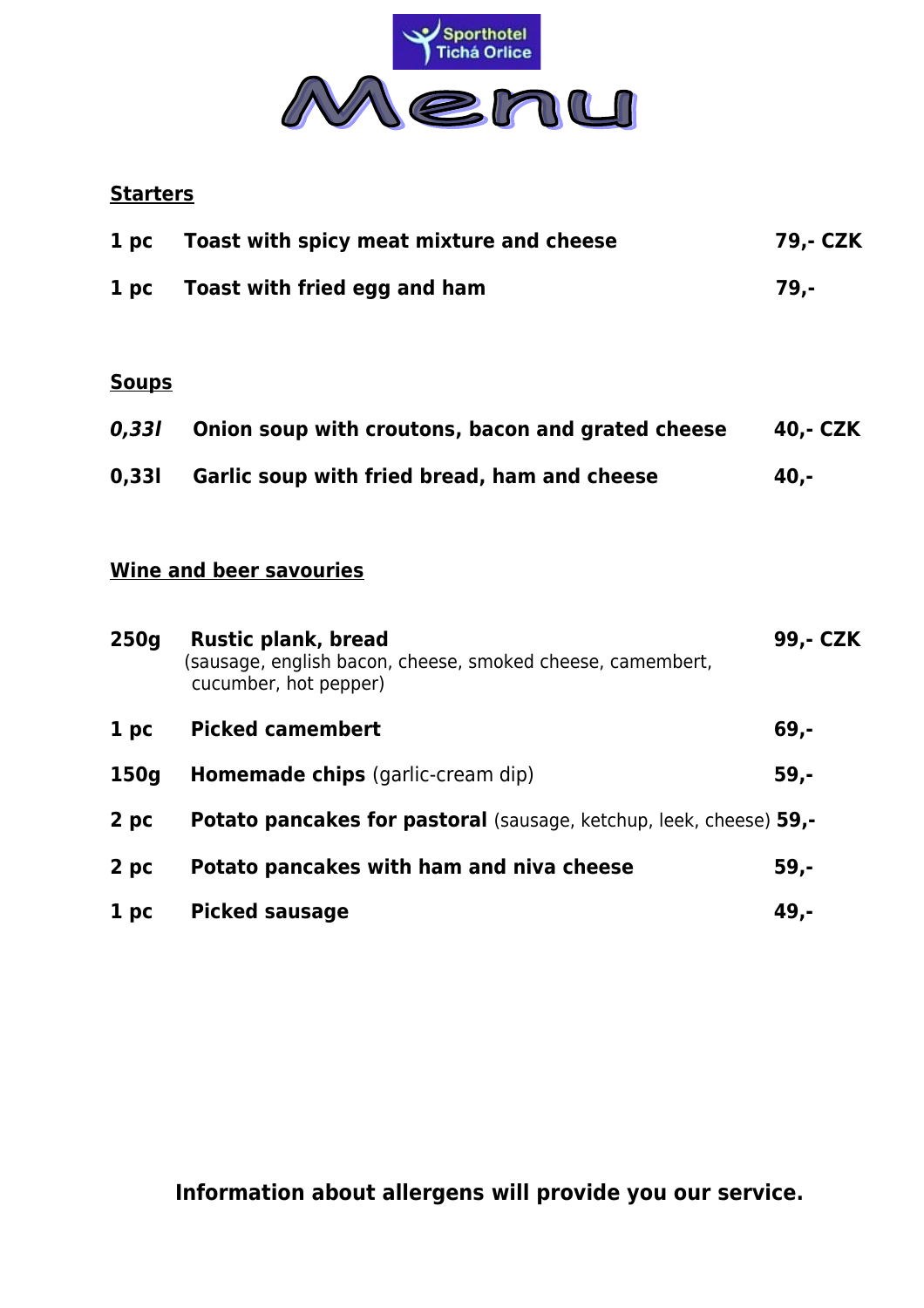

## **Minutes**

| 200 <sub>g</sub> | Beef roasted with fried egg                                                                  | 209,- CZK     |
|------------------|----------------------------------------------------------------------------------------------|---------------|
| 200 <sub>g</sub> | <b>Salmon with herb butter</b>                                                               | 179,-         |
| 150g             | Salmon steak with spinach and cream                                                          | $179,-$       |
|                  | 300g/150g Pork neck steak                                                                    | $209,-/179,-$ |
| 200g             | <b>Lumberjack steak</b> (red onion, bacon, garlic)                                           | $179,-$       |
| 150g             | Virgin ducats in bacon with confit garlic                                                    | $179,-$       |
| 150g             | <b>Filled pork tenderloin</b>                                                                | $179,-$       |
| 150g             | <b>Chicken steak with camembert and cranberries</b>                                          | $169,-$       |
| 150g             | <b>Chicken breast with wild mushrooms</b>                                                    | $159,-$       |
| 350g             | Potato gnocchi with chicken, spinach and cream                                               | 139,-         |
| 150g             | <b>Fried cheese variation</b> (edam, blue cheese, camembert)                                 | $129,-$       |
| 150g             | <b>Dragon meat mixture</b><br>(chop, mushrooms, onions, peppers, chilies, scallion, ketchup) | 119,-         |
| 150g             | <b>Fried chicken schnitzel</b>                                                               | $119,-$       |
| 150g             | <b>Fried pork schnitzel</b>                                                                  | $119,-$       |
| 100g             | <b>Fried Camembert</b>                                                                       | $119,-$       |
| 150g             | <b>Fried cheese "Eidam"</b>                                                                  | $109,-$       |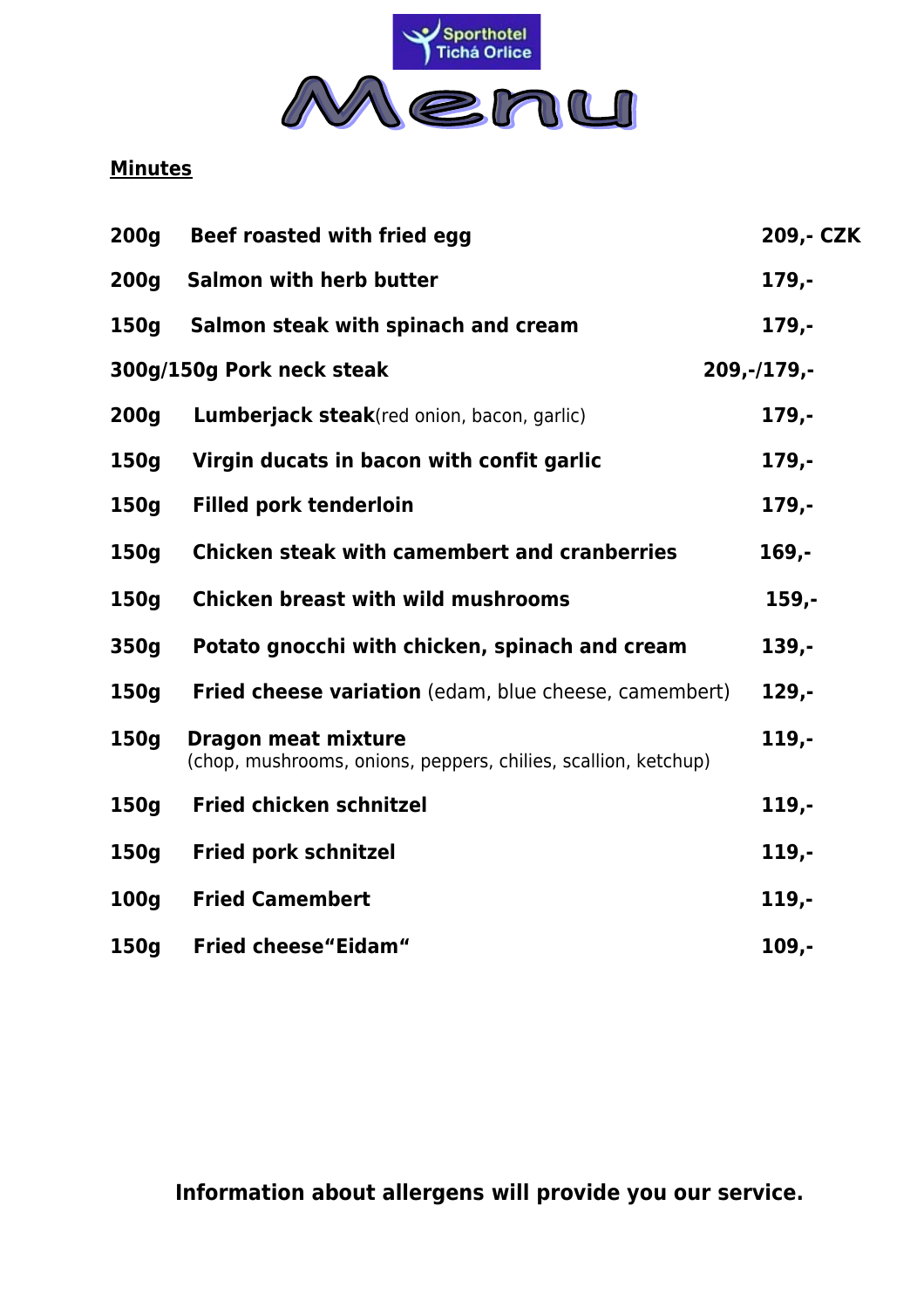

#### **Vegetable salads**

| 350q             | <b>Caesar salad with croutons</b><br>(chicken, bacon, parmesan, dressing) | 139,- CZK |
|------------------|---------------------------------------------------------------------------|-----------|
| 350g             | Vegetable salad with grilled tenderloin, toast                            | 139,-     |
| 350g             | Vegetable salad with chicken breast<br>(chilli, honey, mustard), toast    | $139,-$   |
| 350g             | <b>Vegetable salad Sporthotel</b><br>(ham, camembert, garlic, dressing)   | 139,-     |
| 350g             | Mix vegetable salad with camembert<br>and cranberries, toast              | $119,-$   |
| <b>Pasta</b>     |                                                                           |           |
| 400g             | Penne with tenderloin with herbs and cheese sauce                         | 149,-     |
|                  | <b>Children's menu</b>                                                    |           |
|                  | 70g Chicken fried steak, 100g French fries + surprise                     | 99,-CZK   |
|                  | 70g Chicken fillet with butter, 100g boiled potato + surprise             | $99,-$    |
|                  | 3 pcs Yeast dumplings with fruit sauce<br>and whipped cream + surprise    | $99. -$   |
|                  | <b>Sauces for meat</b>                                                    |           |
| <b>100g</b>      | <b>Mushrooms sauce</b>                                                    | $35,-$    |
| 100 <sub>g</sub> | <b>Pepper sauce</b>                                                       | $35,-$    |
| 100 <sub>g</sub> | <b>Cheese sauce</b>                                                       | $35,-$    |
| <b>100g</b>      | <b>Sweet chilli sauce</b>                                                 | $35,-$    |
| 50g              | <b>Tatar sauce</b>                                                        | $15,-$    |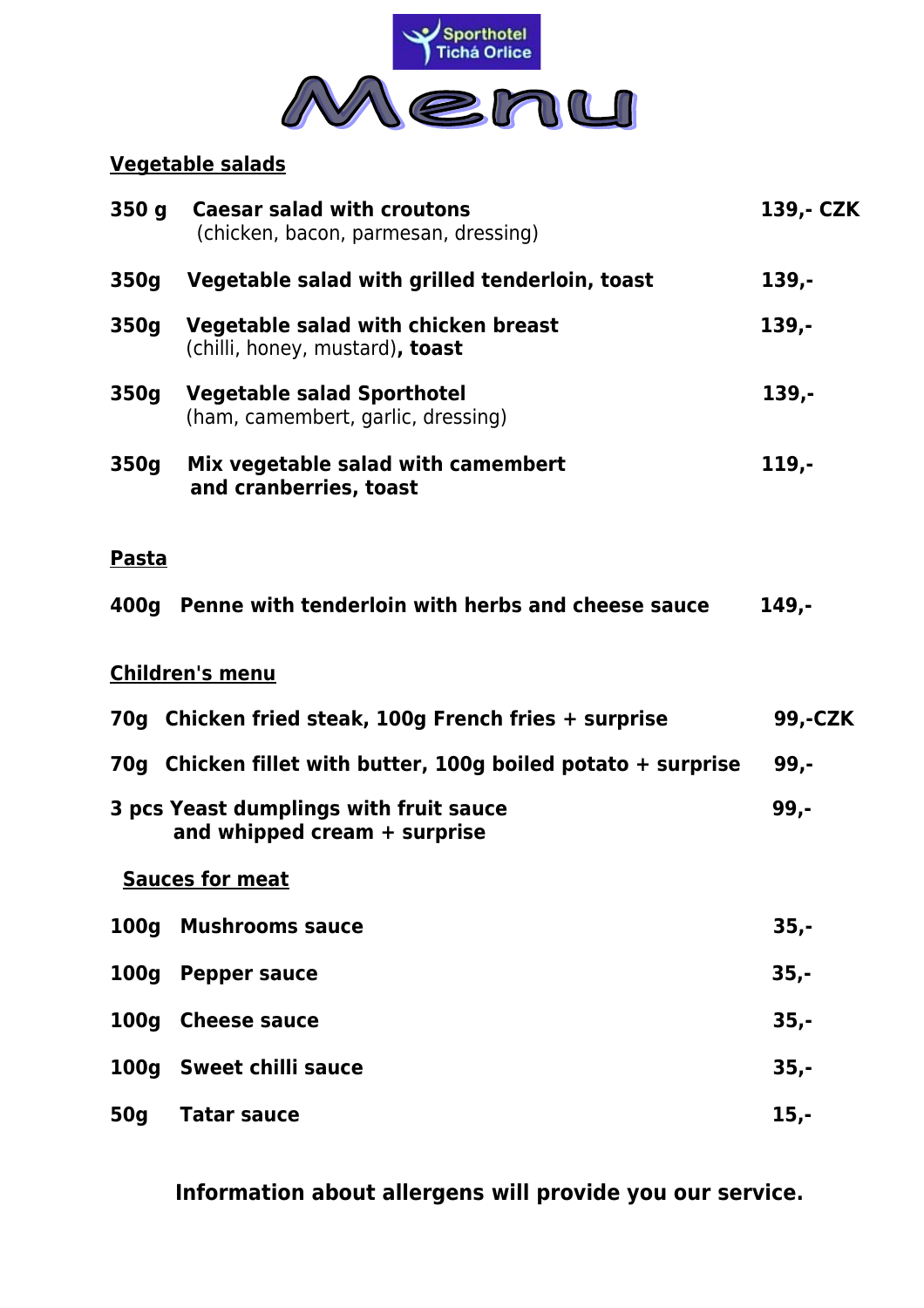

**Side dish**

| 200g       | <b>Grilled vegetables</b>                   | 50,- CZK |
|------------|---------------------------------------------|----------|
| 200g       | <b>Grilled mushrooms</b>                    | $50,-$   |
| 200g       | Bean pods with bacon and garlic             | $50,-$   |
| 200g       | <b>Baked potatoes with garlic and bacon</b> | $50,-$   |
| 4 pcs      | <b>Potato pancakes</b>                      | $40,-$   |
| 200g       | <b>French fries</b>                         | $30,-$   |
| 200g       | <b>American potatoes</b>                    | $30,-$   |
| 200g       | <b>Croquettes</b>                           | $30,-$   |
| 200g       | <b>Baked potatoes</b>                       | $30,-$   |
| 200g       | <b>Cooked potatoes</b>                      | $30,-$   |
| 200g       | <b>Steamed rice</b>                         | $30,-$   |
| <b>50g</b> | <b>Ketchup</b>                              | $15,-$   |
| <b>50g</b> | <b>Mustard</b>                              | $15,-$   |
| 50g        | <b>Smoked honey mustard</b>                 | $15,-$   |
| 2 pc       | <b>Roasted toast</b>                        | $10,-$   |